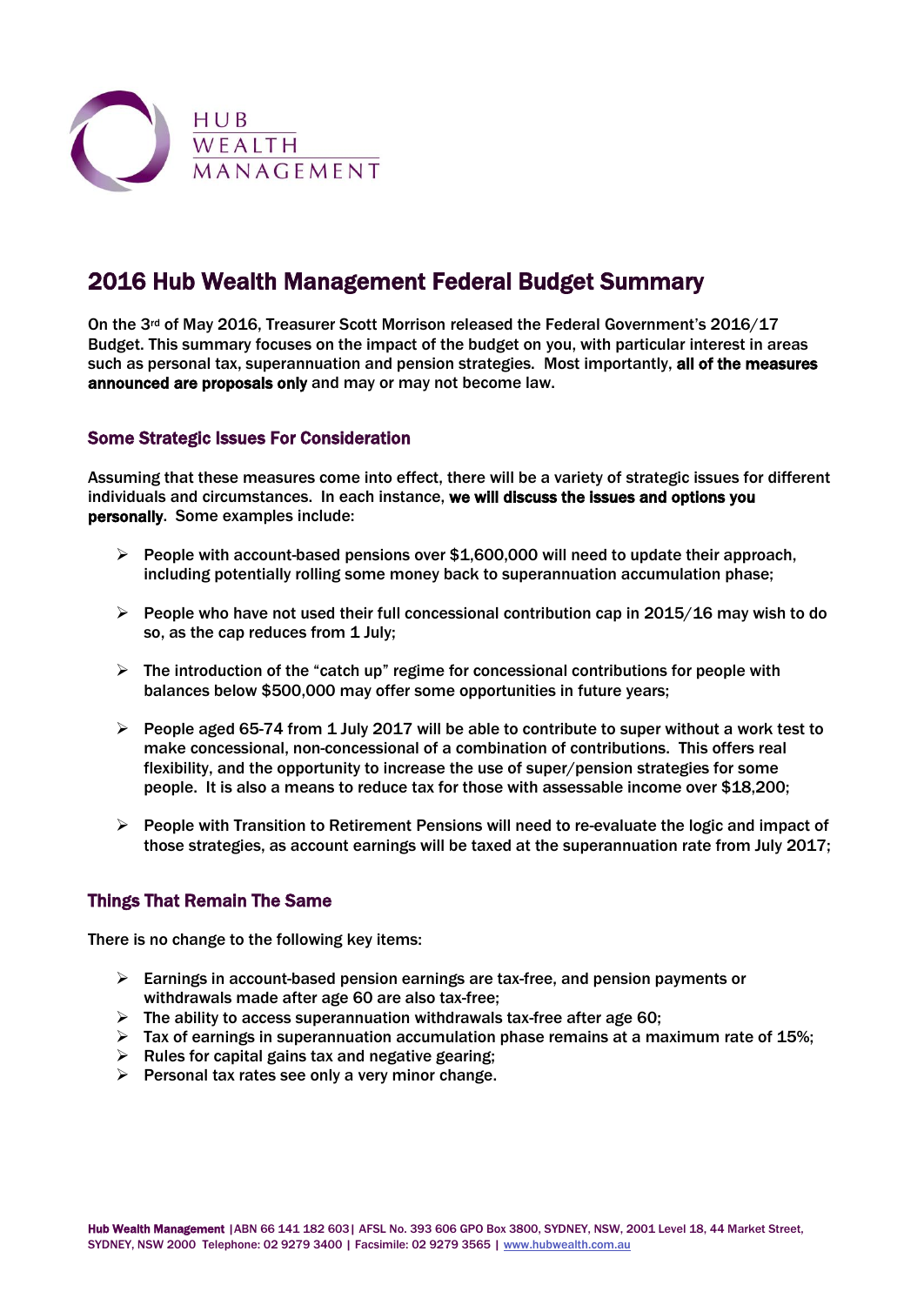

# **Summary**

## Date of effect: Immediate

 $\triangleright$  A lifetime cap on non-concessional (after-tax) superannuation contributions of \$500,000 will apply from 7.30 pm on 3 May 2016. This includes all non-concessional contributions made since 1 July 2007.

## Date of effect: 1 July 2016

- $\triangleright$  The income tax threshold at which the 37% tax applies will increase to \$87,001 pa, from the current \$80,001 pa.
- $\triangleright$  The tax rate that applies to small business companies will reduce to 27.5% for businesses with a turnover up to \$10 million in 2016/17. Further tax concessions will apply in future years.

## Date of effect: 1 July 2017

- $\triangleright$  The annual cap on concessional (pre-tax) super contributions will reduce to \$25,000, regardless of age.
- $\triangleright$  Concessional super contributions may exceed the annual cap if certain conditions are met.
- $\triangleright$  Those aged between 65 and 74 will be able to make super contributions regardless of whether they work or not.
- $\triangleright$  Tax deductions can be claimed for personal contributions regardless of employment status.
- $\triangleright$  A lifetime limit of \$1.6m will be placed on the amount of superannuation that can be transferred to start pensions.
- $\triangleright$  Earnings in 'transition to retirement' pensions will be taxed at 15% (currently 0%).

#### Measures not announced or affected

- $\triangleright$  Negative gearing
- $\triangleright$  Age pension and other social security benefits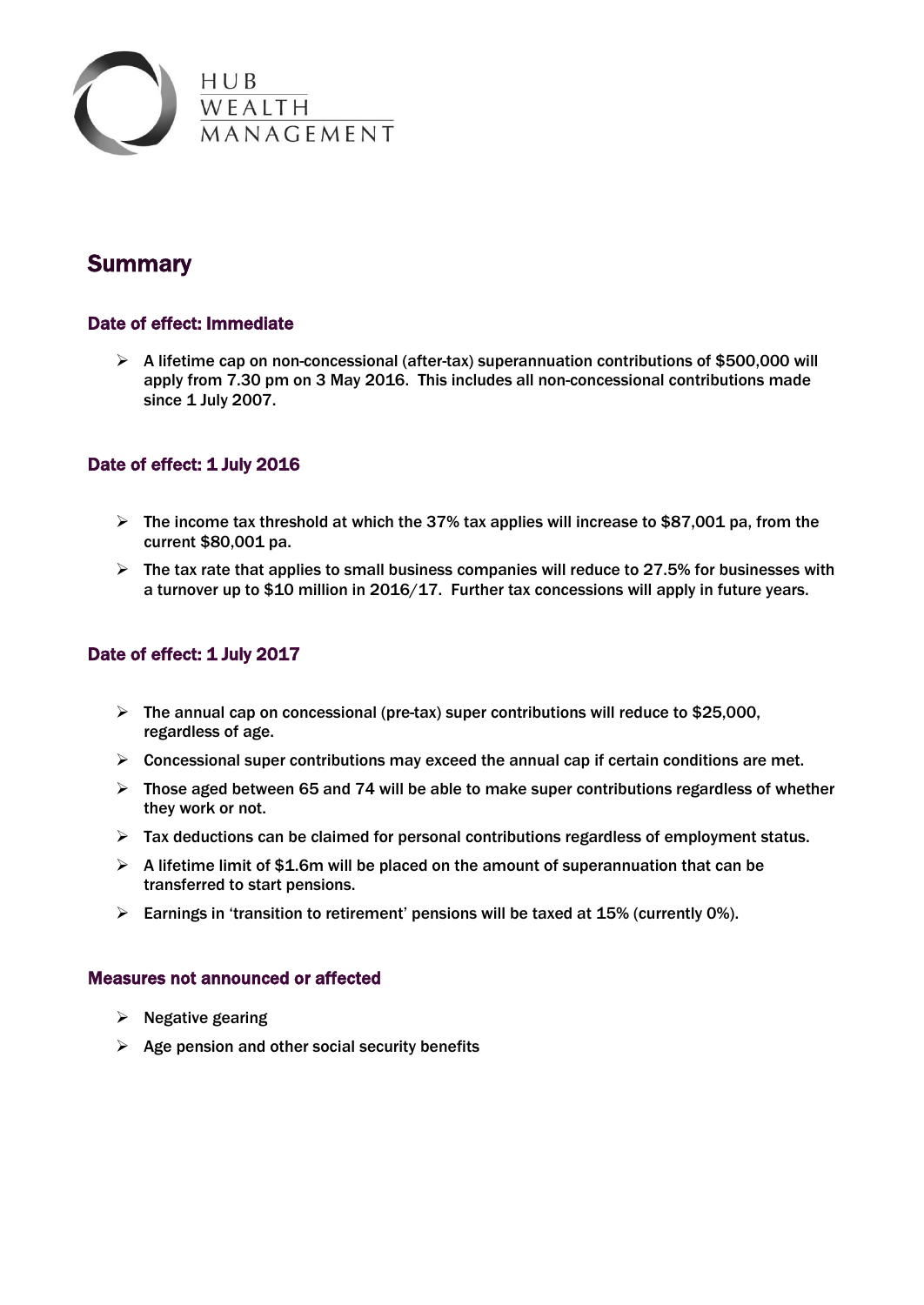

## Superannuation

## Objective of Superannuation

The Government announced that it will enshrine in legislation the objective of superannuation as "*to provide income in retirement to substitute or supplement the Age Pension*". This objective has guided the reforms announced, and the Government believes it will enhance future stability in the superannuation system.

#### Retirement Income Streams

These are primarily account-based pensions and annuities currently. The Government announced it will remove barriers to innovation in this area by extending the tax exemption on earnings in the retirement phase to products such as deferred lifetime annuities.

The review of retirement income stream regulation (released with the budget) states that current annual minimum drawdown limits are consistent with the objective of the superannuation system to provide income in retirement. However, the review also proposed that the Australian Government Actuary should review the annual minimum drawdown rates every five years to ensure they remain appropriate in light of increasing life expectancies. Any other changes to minimum drawdown rates should only be considered if there is a significant economic shock.

#### Changes effective 1 July 2017

The following superannuation reforms are proposed to apply from 1 July 2017.

#### Cap on concessional contributions

The annual cap on concessional super contributions will reduce to \$25,000, regardless of age. This change will reduce the amount of concessional contributions that can be made each year without a tax penalty. There will, however, also be the opportunity for certain people to contribute more if they haven't fully utilised the cap in previous financial years—see below.

Concessional contributions include:

- $\triangleright$  salary sacrifice
- $\triangleright$  superannuation guarantee
- $\triangleright$  personal contributions claimed as a tax deduction, and
- $\triangleright$  certain other amounts.

Currently the cap on concessional contributions depends on age—see table on the following page.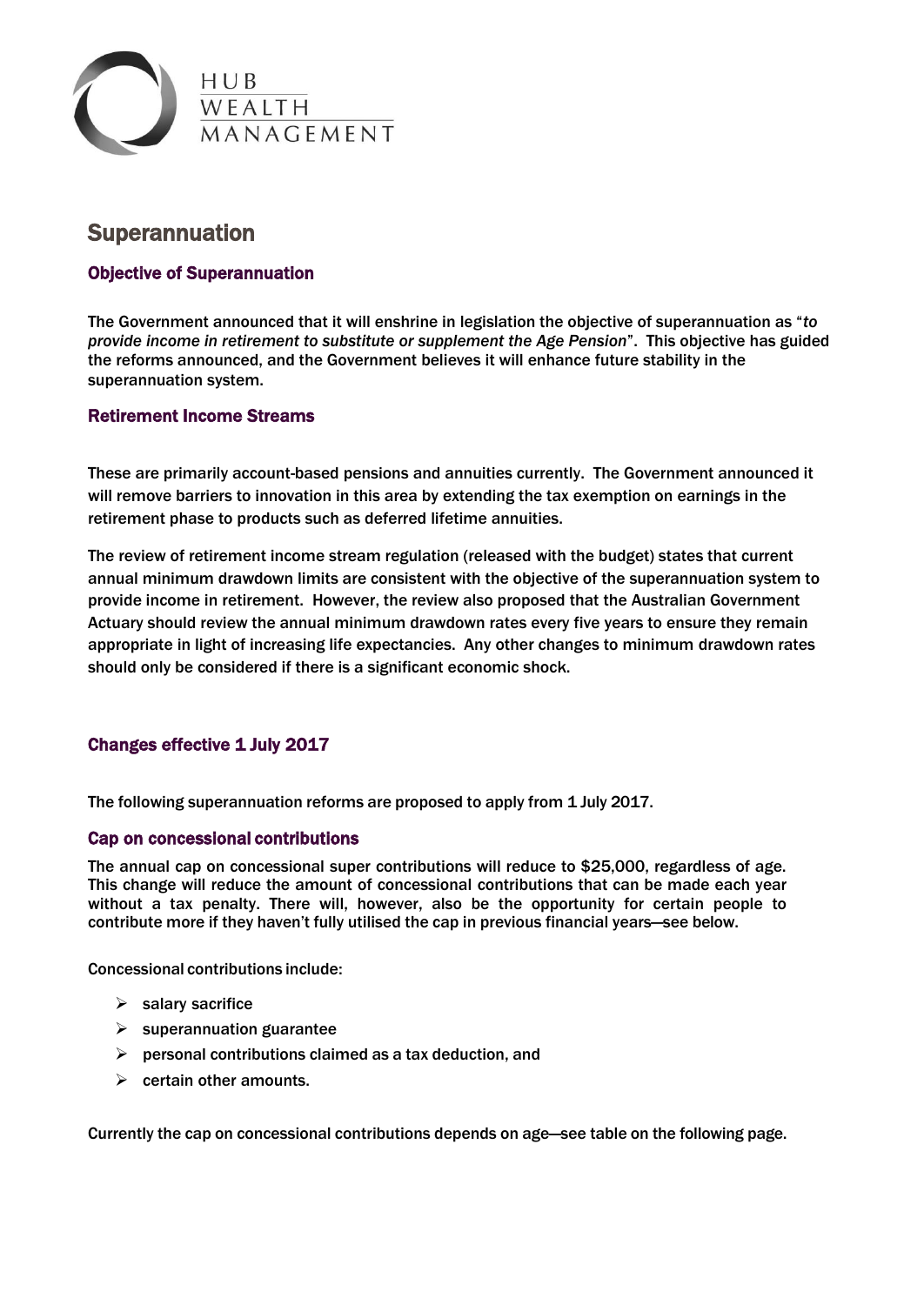

| Table 1: Concessional contribution caps |                          |                |  |  |
|-----------------------------------------|--------------------------|----------------|--|--|
| <b>Age</b>                              | <b>Annual cap amount</b> |                |  |  |
|                                         | In 2015/16 and 2016/17   | From $2017/18$ |  |  |
| 48 or under                             | \$30,000                 | \$25,000       |  |  |
| 49 or over                              | \$35,000                 | \$25,000       |  |  |

#### Additional tax on concessional contributions for those earning over \$250,000 p.a.

Broadly, an additional 15% tax on concessional contributions will be payable by those earning more than \$250,000 pa. Currently this additional tax, which is payable on top of the standard maximum tax rate of 15% on concessional contributions, only applies to those *earning more than \$300,000 pa.*

| Table 2: Tax on concessional contributions |                                                       |                |  |  |
|--------------------------------------------|-------------------------------------------------------|----------------|--|--|
| $\vert$ Income <sup>1</sup>                | Tax on concessional contributions made within the cap |                |  |  |
|                                            | In 2015/16 and 2016/17                                | From $2017/18$ |  |  |
| <\$250,000                                 | <b>15%</b>                                            | <b>15%</b>     |  |  |
| \$250,000 to \$300,000                     | <b>15%</b>                                            | 30%            |  |  |
| \$300,000+                                 | <b>30%</b>                                            | <b>30%</b>     |  |  |

#### 'Catch-up' concessional contributions

Concessional super contributions may exceed the annual cap if:

- $\triangleright$  the annual cap in previous financial years is not fully utilised, and
- $\triangleright$  the superannuation balance is less than \$500,000.

Only cap amounts unused from 1 July 2017 can be carried forward for up to five years.

This measure aims to help eligible individuals who have not been able to utilise the caps due to broken work patterns or competing financial commitments, to make additional or 'catch-up' super contributions.

#### Contributions between ages 65 and 74

Those aged between 65 and 74 will be able to make super contributions regardless of whether they work or not. Currently, the "work test" requires people in this age bracket to work 40 hours in 30 days in the relevant financial year to make super contributions.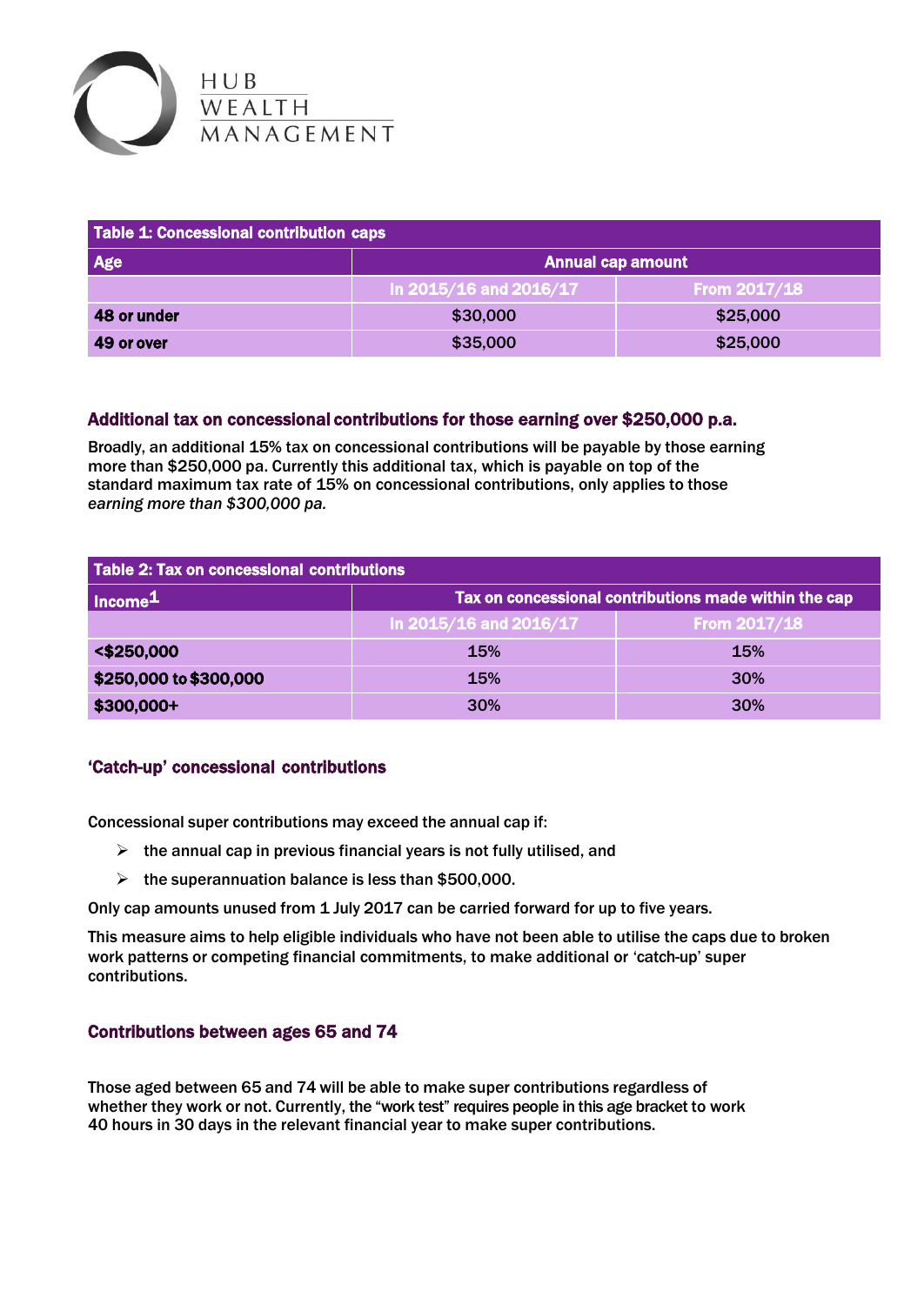

#### Tax deduction for super contributions

Tax deductions will be able to be claimed for personal contributions regardless of employment status. Currently only self-employed people (e.g. sole traders) and those who earn less than 10% of total income from employment sources are eligible to claim a tax deduction.

#### Extending the spouse contributions offset

From 1 July 2017, the 18% tax offset of up to \$540 will be available for any individual contributing to a spouse's superannuation whose income is up to \$37,000. This compares to the current rule, where the recipient spouse income can be a maximum of \$10,800.

The tax offset will be calculated as 18% of the lesser of:

- $\geq$  \$3,000 reduced by every dollar over \$37,000; or
- $\triangleright$  The amount of spouse contributions.

#### Low income Superannuation Tax Offset (LISTO)

From 1 July 2017, a Low Income Superannuation Tax Offset (LISTO) will be introduced to replace the existing Low Income Superannuation Contribution. The LISTO will provide a non-refundable tax offset to superannuation funds, based on the tax paid on concessional contributions made on behalf of low income earners, up to a cap of \$500.

The LISTO will apply to members with adjusted taxable income up to \$37,000 that have had a concessional superannuation contribution made on their behalf.

#### Removal of anti-detriment payments

From 1 July 2017, superannuation funds will no longer be able to make anti-detriment payments.

The anti-detriment payment provision allows superannuation funds to refund a lump sum to a member's estate on death, in compensation for the 15% tax deducted on concessional contributions. This "anti-detriment" payment effectively adds to the superannuation death benefit if there are dependants.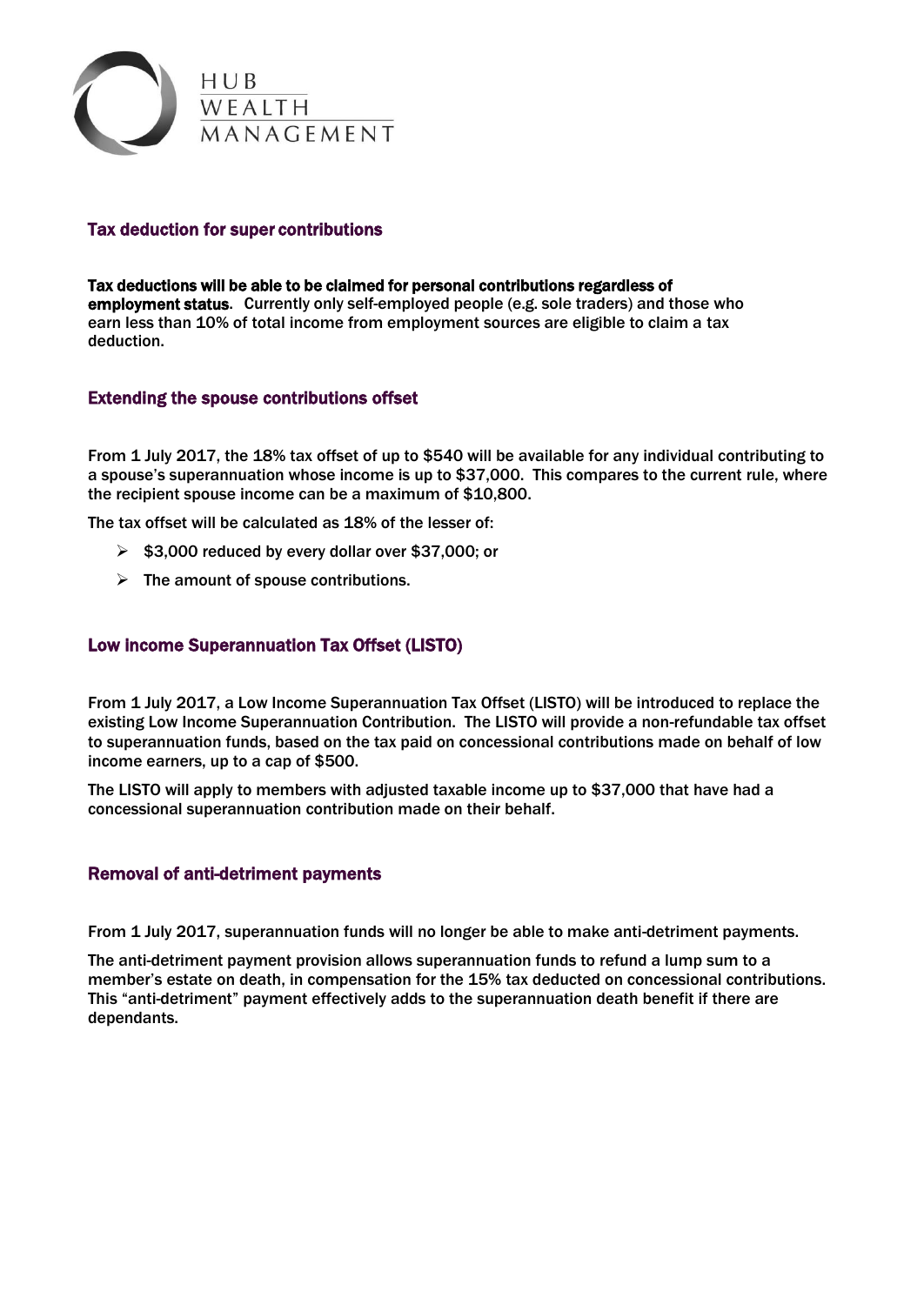

#### Superannuation pension limits

A lifetime limit of \$1,600,000 will be placed on the amount of superannuation that can be transferred to start pensions. This limit will be called the 'transfer balance cap'.

Earnings on investments held in pensions (other than transition to retirement pensions see below) will continue to be taxed at 0%. Earnings on any balance that needs to remain in superannuation will continue to be taxed at up to 15%.

People with existing pensions over \$1.6 million will need to reduce the balance below this limit by 1 July 2017 to avoid penalties.

#### Transition to retirement pensions

Earnings on investments held in 'transition to retirement' pensions will be taxed at 15% (currently 0%). A transition to retirement pension is a pension that is started with superannuation money when you have reached your preservation age, which is between 55 and 60 depending on date of birth. Once permanently retired (or another condition of release is met), it is expected that the underlying earnings will then be taxed at 0%.

#### Changes effective immediately

#### Changes to non-concessional contributions

A lifetime non-concessional contribution (NCC) cap of \$500,000 will apply from 7.30 pm on 3 May 2016. All NCCs made on or after 1 July 2007 will count towards this lifetime cap.

NCCs include personal contributions made where no tax deduction is claimed, contributions made on behalf of a spouse and certain other amounts.

Any contributions made after commencement exceeding the lifetime limit (as well as assumed earnings on these amounts), will be subject to penalty tax if notwithdrawn.

These measures will replace the current NCC cap of \$180,000 pa, or \$540,000 over a three year period if certain conditions are met.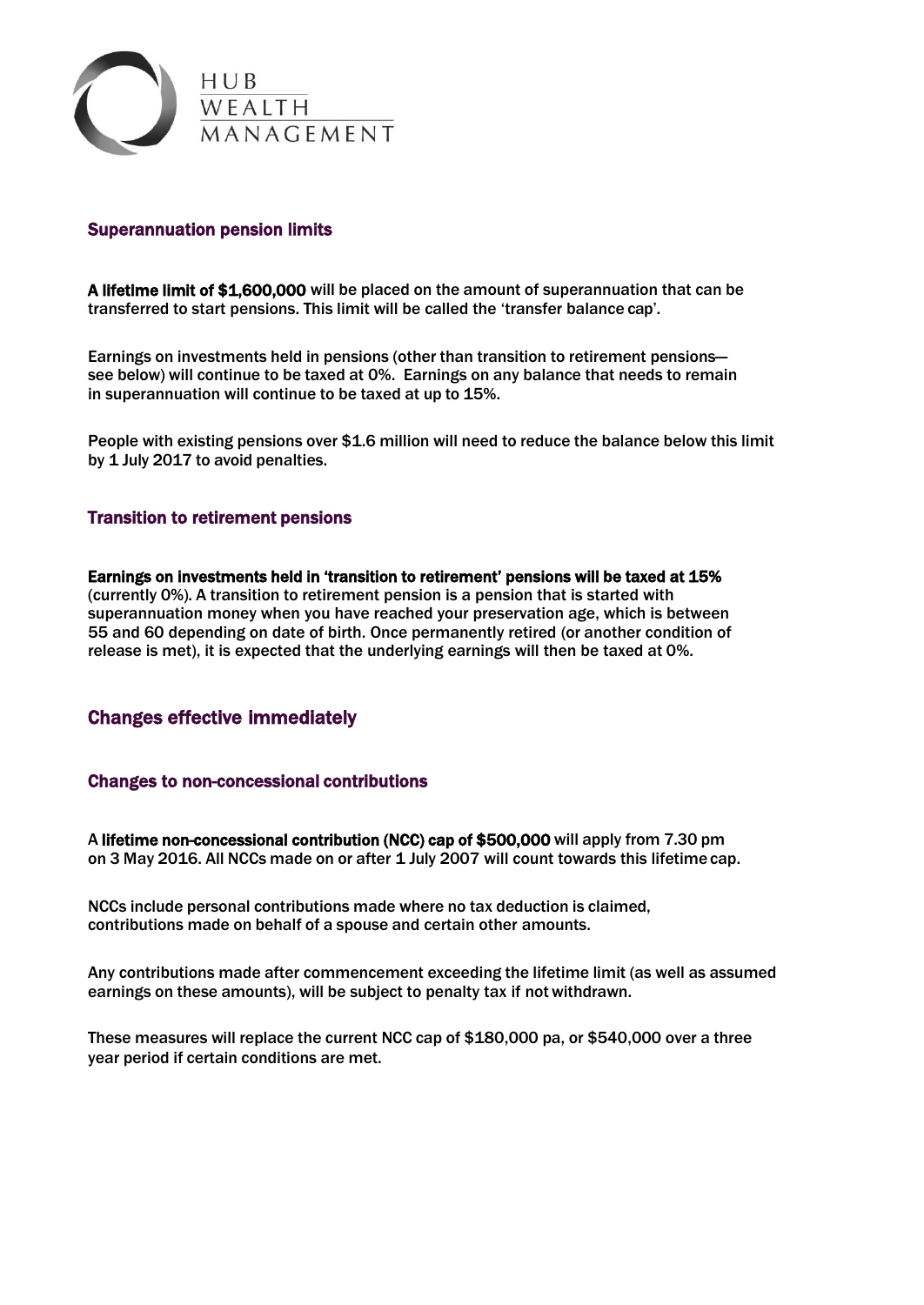

## **Taxation**

### Personal tax rate changes

## *Date of effect: 1 July 2016*

The income tax threshold at which the 37% tax applies will increase to \$87,001 pa, from the current \$80,001 pa. There are no other changes to marginal tax rates. Individual taxpayers with an income below the new threshold will not receive any tax cut. Those currently receiving above \$80,000 pa will receive a tax saving. The maximum tax saving is \$315 pa.

| Table 3: Comparison of tax rates and thresholds |                 |                                      |                 |  |
|-------------------------------------------------|-----------------|--------------------------------------|-----------------|--|
| <b>Current tax thresholds</b><br>2015/16        | <b>Tax rate</b> | <b>New tax thresholds</b><br>2016/17 | <b>Tax rate</b> |  |
| $$0 - $18,200$                                  | 0%              | $$0 - $18,200$                       | 0%              |  |
| $$18,201 - $37,000$                             | 19%             | \$18,201-\$37,000                    | 19%             |  |
| \$37,001-\$80,000                               | 32.5%           | \$37,001-\$87,000                    | 32.5%           |  |
| \$80,001-\$180,000                              | 37%             | \$87,001-\$180,000                   | <b>37%</b>      |  |
| $$180,000+$                                     | 45%             | $$180,000+$                          | 45%             |  |

A person with income of \$87,000 p.a. and above will save \$315 in a full financial year.

Note: These tax rates do not include the Medicare levy and Temporary Budget Repair Levy

## Budget Repair Levy

#### *Date of effect: 1 July 2017*

On 30 June 2017, the three-year Temporary Budget Repair Levy on high income individuals will cease. Up until then, the Temporary Levy will continue to apply at the rate of 2% on individuals' taxable income in excess of \$180,000 pa. This effectively means that the top marginal tax rate will reduce from 49% to 47% (including Medicare Levy) from 1 July 2017. The Labor Party has already indicated that they are against this measure.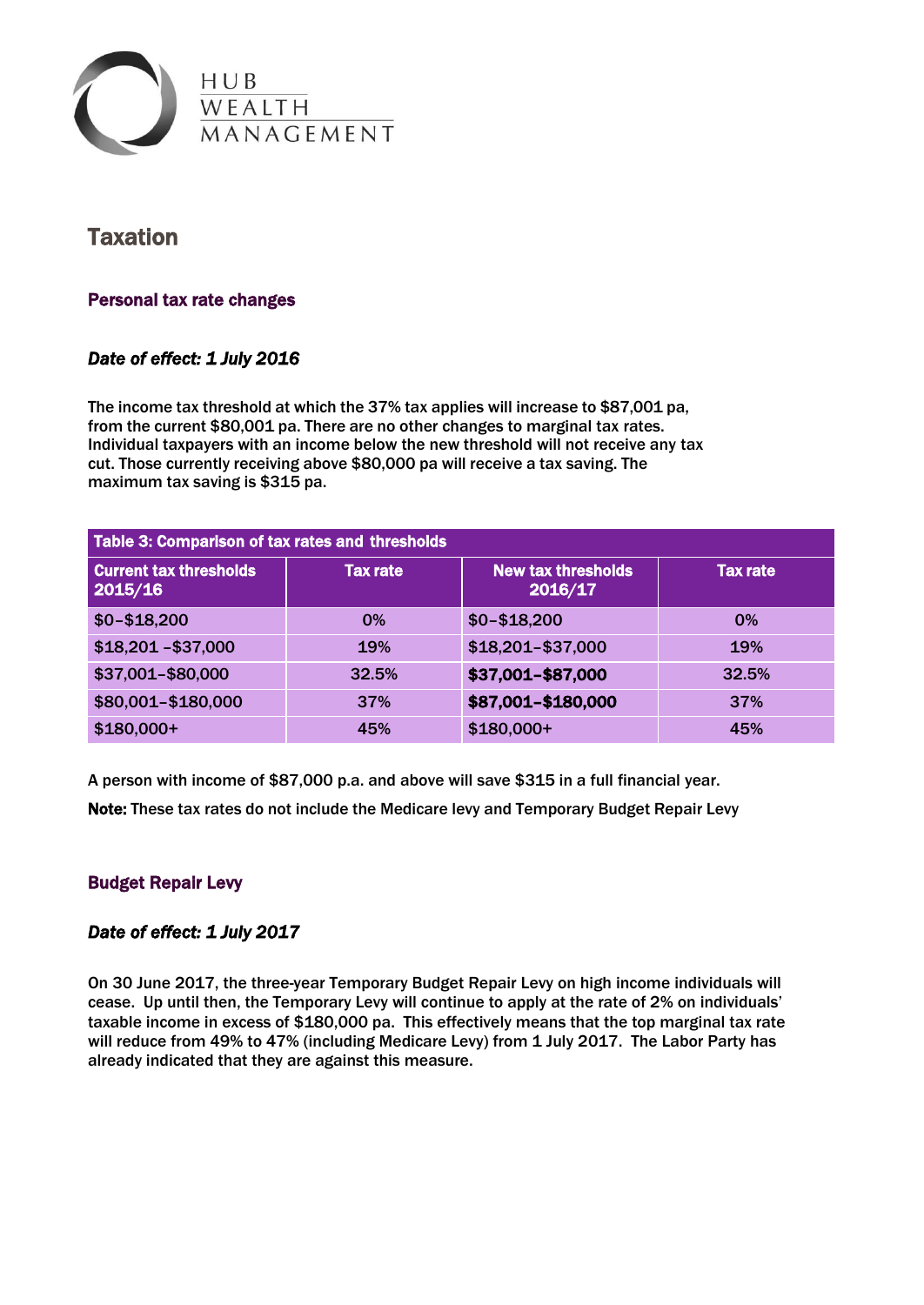

### Company tax rate

## *Date of effect: 1 July 2016 and beyond*

The tax rate that applies to small business companies will reduce to 27.5% for businesses with a turnover up to \$10 million in 2016/17 and will be extended to larger business thereafter.

| Table 5: Maximum business turnover to be eligible for 27.5% company rate |                  |       |       |        |        |        |                  |
|--------------------------------------------------------------------------|------------------|-------|-------|--------|--------|--------|------------------|
| <b>Tax year</b>                                                          | $\sqrt{2016/17}$ |       |       |        |        |        |                  |
| Turn over                                                                | \$10m            | \$25m | \$50m | \$100m | \$250m | \$500m | \$1 <sub>b</sub> |

From 1 July 2024, the company tax rate will progressively reduce to 25%.

| Table 6: Further company tax rate changes |         |         |         |  |
|-------------------------------------------|---------|---------|---------|--|
| <b>Tax year</b>                           | 2024/25 | 2025/26 | 2026/27 |  |
| <b>All companies</b>                      | 27%     | 26%     | 25%     |  |

## Measures not announced or affected

#### Negative gearing

No changes will be made to negativegearing.

#### Age pension

No changes were announced that effect age pension eligibility or payment rates. Some important changes to the aged pension assets test have, however, were previously legislated and will take effect on 1 January 2017. These changes could impact benefits.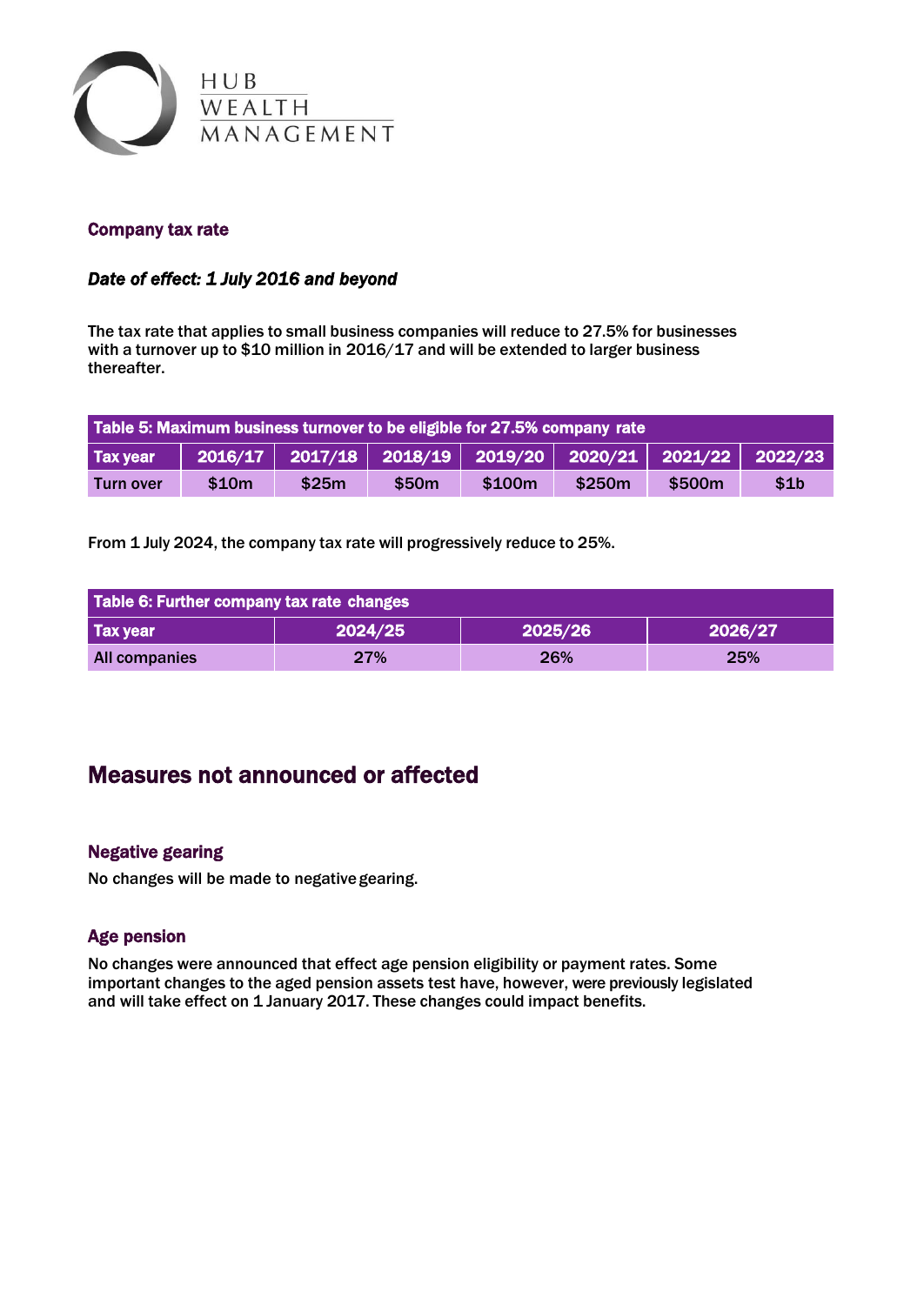

## Economic Overview and Outlook

The assumptions and numbers underlying the Federal budget have become an increasing source of scrutiny in recent years. They provide some indication of the future prospects for our economy and the reliability or otherwise of budget projections. In this budget, the forecast is for 3% real economic growth from 2017/18 (see below) – that seems optimistic. Unemployment is projected at a modest 5.5% by June 2017, and inflation well within the Reserve Bank's target zone of 2-3% p.a. Mining investment is projected to fall a further 25.5% in 2016/17.



While China rated just a single mention in the Budget speech, it receives greater focus in the background budget papers. Caution is raised as to the extent to which our economy is tied to the economic fortunes of our largest trading partner and growing source of foreign investment capital. This is illustrated in the chart below.



Note: MTP growth aggregated using Australia's export shares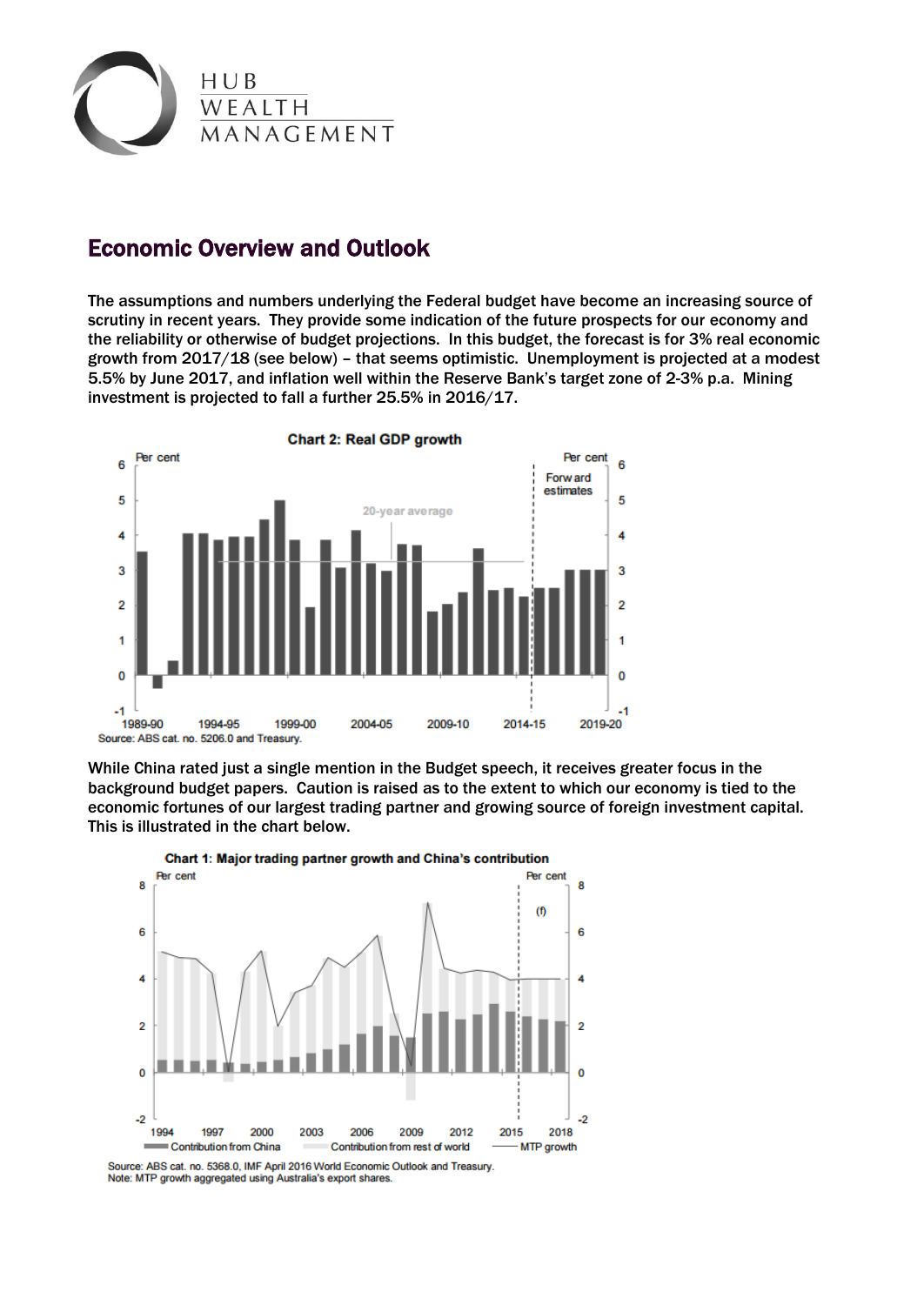

A further key observation is that the economy has continued to demonstrate great flexibility to respond to changing drivers of growth, reflecting adjustments in exchange rates, wages and interest rates. Recent falls in household consumption are also seen as a positive for future consumption growth. The increasing boom in LNG production is seen as an important factor, although recent falls in energy prices and high production costs may moderate revenue and tax benefits.

A table is included in the budget papers to illustrate the sensitivity of our growth and tax collection to fluctuations in commodity prices (see below). Reflecting how volatile these elements can be, price expectations have been revised again since the December MYEFO. Iron ore export price assumptions have been revised up from \$US39 a tonne to \$US55 a tonne; metallurgical from \$US73 a tonne to \$US91 a tonne. This makes billions of dollars difference to forecast revenue.

## Table 3: Sensitivity analysis of iron ore price movements<sup>(a)</sup>

|                                 |                | US\$45/tonne FOB <sup>(b)</sup> spot price |                | US\$65/tonne FOB spot price |
|---------------------------------|----------------|--------------------------------------------|----------------|-----------------------------|
|                                 | $2016 - 17(c)$ | 2017-18                                    | $2016 - 17(c)$ | 2017-18                     |
| Nominal GDP (\$billion)         | $-6.1$         | $-13.4$                                    | 6.1            | 13.4                        |
| <b>Tax Receipts (\$billion)</b> | $-1.4$         | $-3.9$                                     | 1.4            | 3.9                         |

(a) Key aggregates are shown relative to the 2016-17 Budget iron ore price forecast of US\$55/tonne and based on an exchange rate assumption of 77 US cents.

(b) FOB is the free-on-board price which excludes freight costs.

(c) This is the price by the end of 2016-17.

Source: Treasury.

Overall, tax revenues are forecast to grow from 23.5% of GDP in 2015/16 to 25.1% of GDP by 2019/20. Expenditures do reduce, but only from 25.8% to 25.2% of GDP.

Over the four-year period to 2019/20, tax receipts are projected to grow by nearly 30%, requiring collection of an additionial \$28 billion. Despite this, the deficit for the four years to 2019/20 is projected to be \$118.5 billion - \$36.5 bilion more than in last year's budget. Net debt rises from 17.3% of GDP in 2015/16 to 19.2% by 2017/18, before reducing to 9.1% in 2026/27.

Fundamentally, successive governments have done little to address the underlying budget issues. The medium-term problem relates to our ageing population – as clearly articulated in the Intergenerational Report back in 2002. Many categories of "age-related" spending are growing faster than GDP. The leadup to this budget illustrated yet again this fundamental problem. At a time when we need to acknowledge the reality that the Government needs to raise more revenue and/or reduce spending, discussion quickly moved to changing the tax mix, without any net tax increase. That leaves us in the current position, where future budget outcomes are very much reliant on global economic outcomes and the effectiveness of some tax integrity measures.

In summary, the Budget papers paint a benign and broadly positive economic outlook. Treasury relies on projected solid economic growth and some significant increases in tax revenues to move back towards a budget surplus. If these assumptions come to pass, this should provide a positive investment environment.